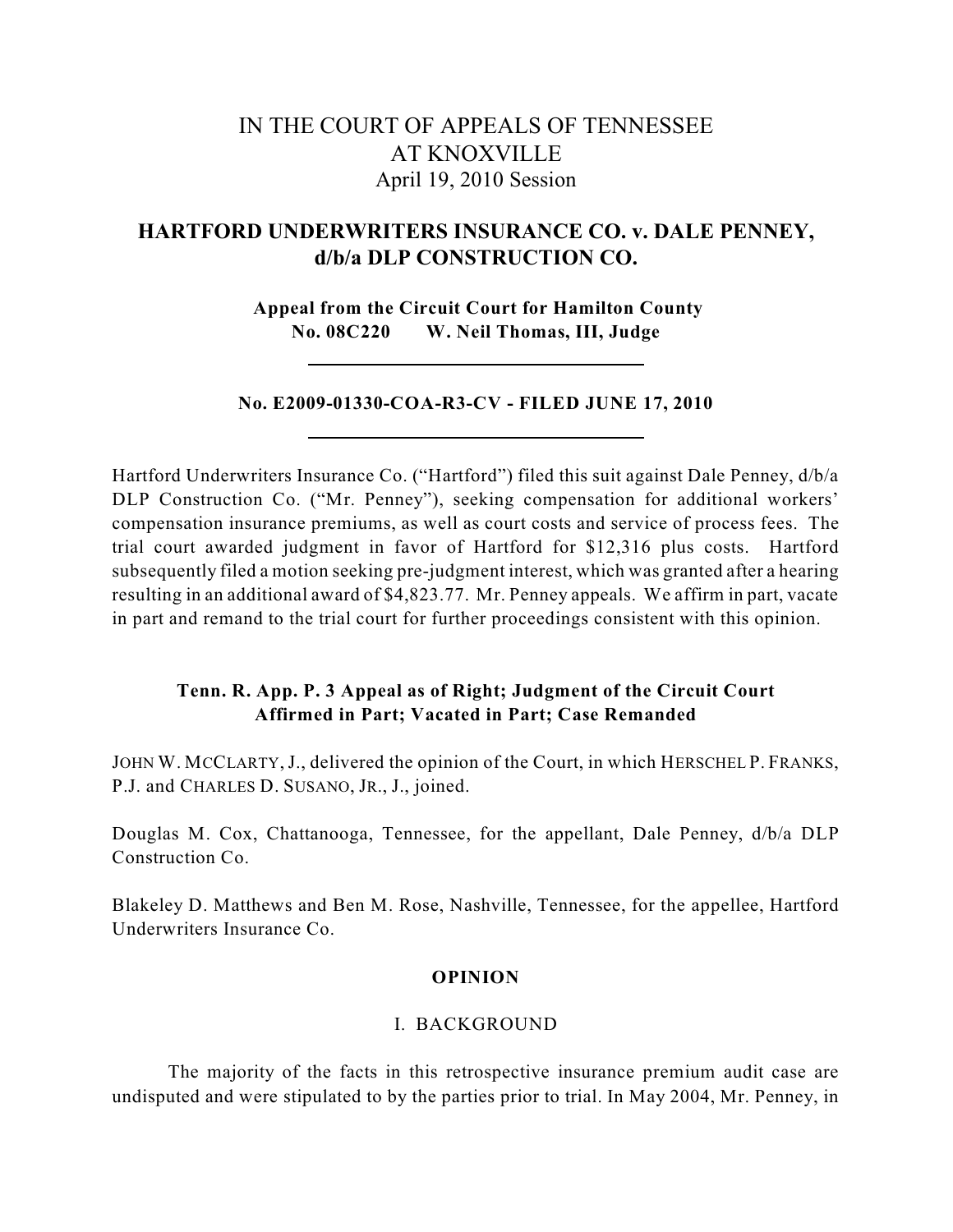the course of his construction business, agreed to build a new home for Dexter White Construction Company ("Mr. White") in Hixson, Hamilton County, Tennessee. Pursuant to the requirements of the construction agreement with Mr. White, Mr. Penney obtained workers' compensation insurance coverage for himself, which was secured and provided by Hartford ("Hartford Policy"). The policy period was from May 8, 2004, to May 8, 2005.<sup>1</sup>

Mr. Penney utilized the services of four individuals during the construction of the home for Mr. White. On May 6, 2004, I-18 "Election of Non-Coverage by Subcontractor" Forms<sup>2</sup> were executed by three of the workers, Chad Yother, Mike Jiles, and Carl Combs ("Yother, Jiles, and Combs"), in which they swore they did not want to be covered under the Hartford Policy. However, their employment status as either independent contractors or employees is at issue here, as, after a post-policy audit, Hartford claims the remaining three workers were also employees of Mr. Penney on whose behalf is owed additional premium payment totaling \$12,316. The fourth worker has been stipulated to be an employee of Mr. Penney's for whom additional insurance premium payment is due Hartford.

The Hartford Policy at issue contained the following pertinent provisions:

#### Classifications

Item 4 of the Information Page shows the rate and premium basis for certain businesses or work classifications. These classifications were assigned based on an estimate of the exposures you should have during the policy period. If your actual exposures are not properly described by those classifications, we will assign proper classifications, rates and premium basis by endorsement to this policy.

#### Remuneration

Premium for each work classification is determined by multiplying a rate times a premium basis. Remuneration is the most common premium basis. This premium basis includes

<sup>&</sup>lt;sup>1</sup>The initial premium charged was \$750. No claims were made during the policy period.

<sup>&</sup>lt;sup>2</sup>These Forms were filed with the Department of Labor ("DOL") on May 11, 2004. However, the record reveals no evidence that the Forms were ever transmitted to Hartford.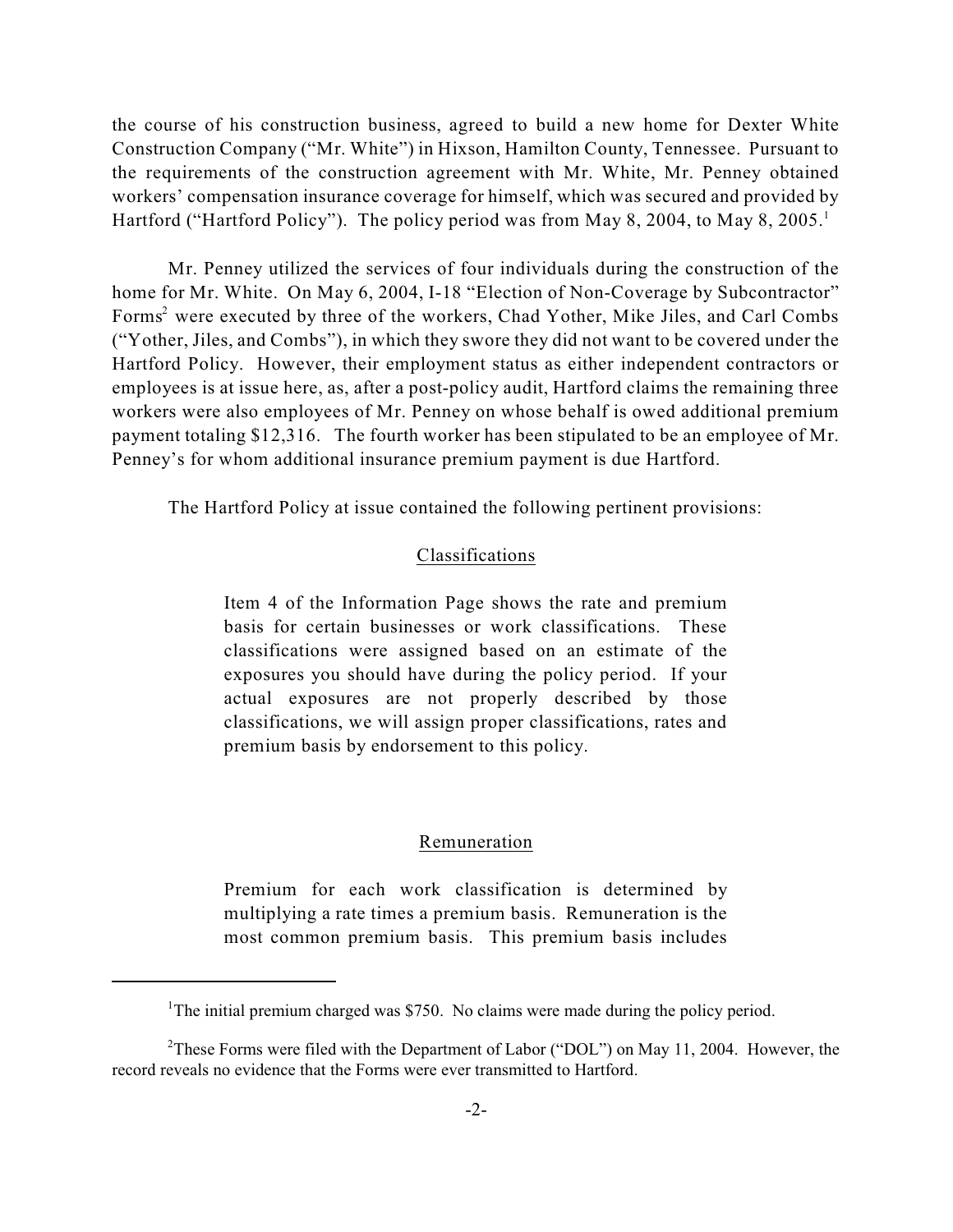payroll and all other remuneration paid or payable during the policy period for the services of:

1. All your officers and employees engaged in work covered by this policy; and

2. All other persons engaged in work that could make us liable under Part One (Workers Compensation Insurance) of this policy. If you do not have payroll records for these persons, the contract price for their services and materials may be used as a premium basis. This paragraph 2 will not apply if you give us proof that the employers of these persons lawfully secured their workers compensation obligations.

A paragraph entitled "Final Premium"<sup>3</sup> provided:

The premium shown on the Information Page, schedules and endorsements is an estimate. The final premium will be determined after this policy ends by using the actual, not the estimated, premium basis and the proper classifications and rates that lawfully apply to the business and work covered by this policy. If the final premium is more than the premium you paid to us, you must pay us the balance . . . .

Under a paragraph entitled "Audit," the policy provided:

You will let us examine and audit all your records that relate to this policy. These records include ledgers, journals, registers, vouchers, contracts, tax reports, payroll and disbursement records, and programs for storing and retrieving data . . . . Information developed by audit will be used to determine final premium. . . .

The Hartford Policy also contained the following notice relating to I-18 Forms:

 $3$ The reason for this provision, which is a standard feature of workers' compensation policies, is that any number of employees may be hired or terminated while the policy is in effect, thus increasing or decreasing the amount of risk to which the insurer is exposed. *CNA v. King*, No. M2004-02911-COA-R3- CV, 2006 WL 2792159, at \*7 (Tenn. Ct. App. M.S., Sept. 28, 2006).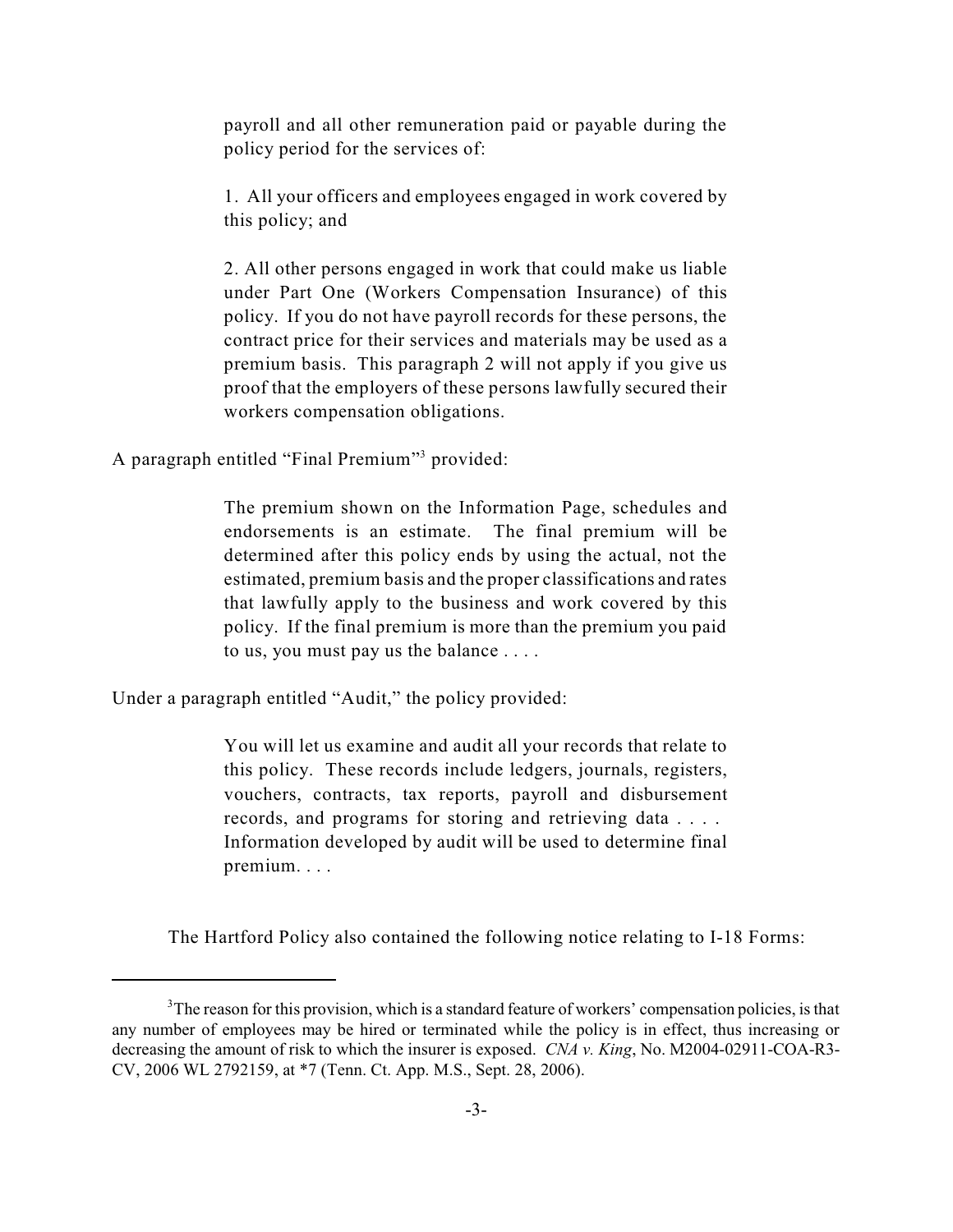If you do not intend for your sole proprietor or partner subcontractors to be eligible for benefits under your policy, you may affirm your intention by filling an I-18 Form(s) with the Division. Please be advised, however, that the I-18 Form is simply a statement of your **intention not to cover** these individuals. It is **not** a form recognized in the Tennessee Workers' Compensation Law and it **does not** resolve the fundamental issue of whether these individuals are working for you as sole proprietors/partners or as employees.

The Tennessee Workers' Compensation Law sets forth seven factors to be considered in **determining whether an individual is an employee or a subcontractor/independent contractor** .

. . . These are the factors which we will apply at time of audit to ultimately determine the employment status of your workers, **regardless of whether there are I-18 Forms on file**. Below are the seven factors dictated in the law:

- a. The right to control the conduct of the work;
- b. The right of termination;
- c. The method of payment;
- d. The freedom to select and hire helpers;
- e. The furnishing of tools and materials;
- f. Self-scheduling of working hours;
- g. The freedom to offer services to other entities.

Please be prepared to address these factors for each and every alleged sole proprietor/partner subcontractor utilized by your company and ensure that you maintain your records so that it is clear that the individual is truly a subcontractor in accordance with the Tennessee Workers' Compensation Law. Otherwise, these individuals will be deemed to be employees of your company and premium charges will be assessed.

(Emphasis in original).

In June 2004, Hartford sent Mr. Penney a "Supplementary Underwriting Information Request" seeking a variety of items from him to complete its underwriting file, and which Hartford claimed would expedite the post-policy auditing of Mr. Penney's business. Hartford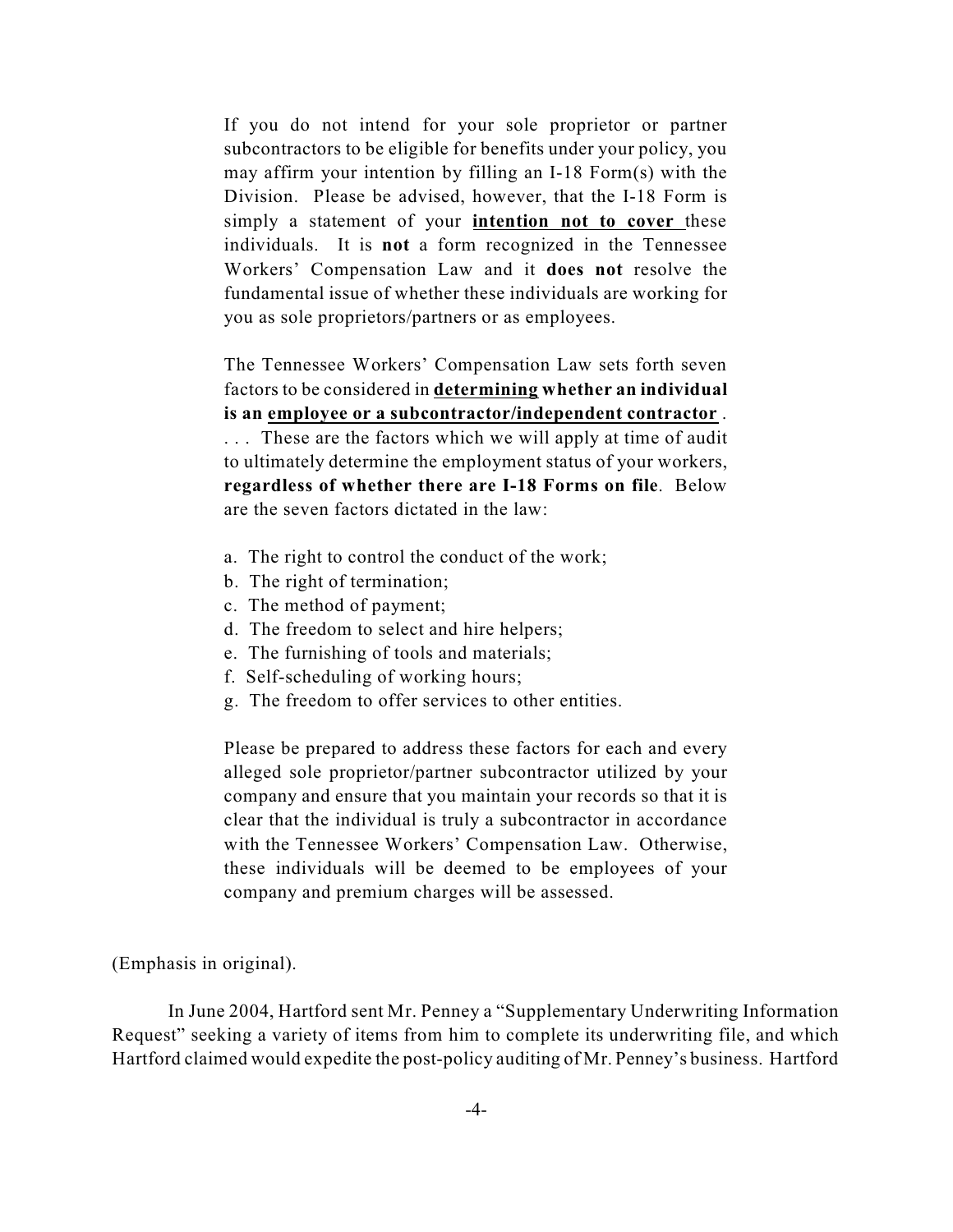also requested that Mr. Penney complete a "Contractor's Questionnaire," but he neither responded to Hartford's initial request for additional information, nor did he return the questionnaire.

A year later, following the expiration of the policy period, Hartford conducted an inperson premium audit of Mr. Penney's business pursuant to the terms of the Hartford Policy. The majority of the content of the audit was undisputed at trial. According to the auditor, Mr. Penney provided the following relevant information to him in the course of the audit: Mr. Penney was "the job site supervisor – 90% of the time on the job, working with the framing crew"; either party had the right to terminate the work; Mr. Penney paid the workers on an hourly wage based on requests they submitted to him; the workers had the right to hire helpers; the workers provided their own tools but Mr. Penney would make available his air tools and air compressor and provide staging if needed; the workers worked "normal construction hours . . . 8–5" and they were "expected to be there" but had "a lot of flexibility given them"; the workers had the freedom to offer their services to others; and the workers did not have or provide evidence of Public Liability Insurance, business licenses and/or profession licenses, business cards, or business listings in the telephone book." For purposes of the audit, the auditor used the wages reflected on 1099 tax forms supplied by Mr. Penney. Based upon this information, the auditor concluded that "[t]he employees submit a bill for the hours worked on an agreed hourly basis. [Penney] has direct control of the job site. I believe they must be considered employees." The auditor did not locate I-18 Forms in the underwriting files. $4$  He determined that Mr. Penney owed Hartford an additional \$12,316 in premium payment.

On September 25, 2006, Hartford filed suit in General Sessions Court to recover the claimed \$12,316 due under the Hartford Policy, plus \$105.25 in court costs and \$35.00 in service of process fees, for a total of \$12,456.25. Mr. Penney counterclaimed, averring the following: Hartford breached its duty of good faith and fair dealing; its actions constituted a deceptive act or practice in violation of the Tennessee Consumer Protection Act; and Mr. Penney had relied upon the representations of the agent who sold him the policy and, therefore, Hartford should be estopped from making any claim against him. Hartford thereafter allowed a default judgment to be granted to Mr. Penney on January 23, 2008, and appealed for a trial de novo in the Circuit Court on February 5, 2008. Subsequently, Mr. Penney voluntarily dismissed his counterclaims and a non-jury trial was held on April 1, 2009. The only witnesses to testify were the auditor and Mr. Penney.

At trial, Mr. Penney testified that the workers "pretty much controlled themselves." He noted that he "didn't hold these guys by the hand and dictate to them what they needed

<sup>&</sup>lt;sup>4</sup>Requirement on the Forms to send "a copy to the general contractor's insurance carrier."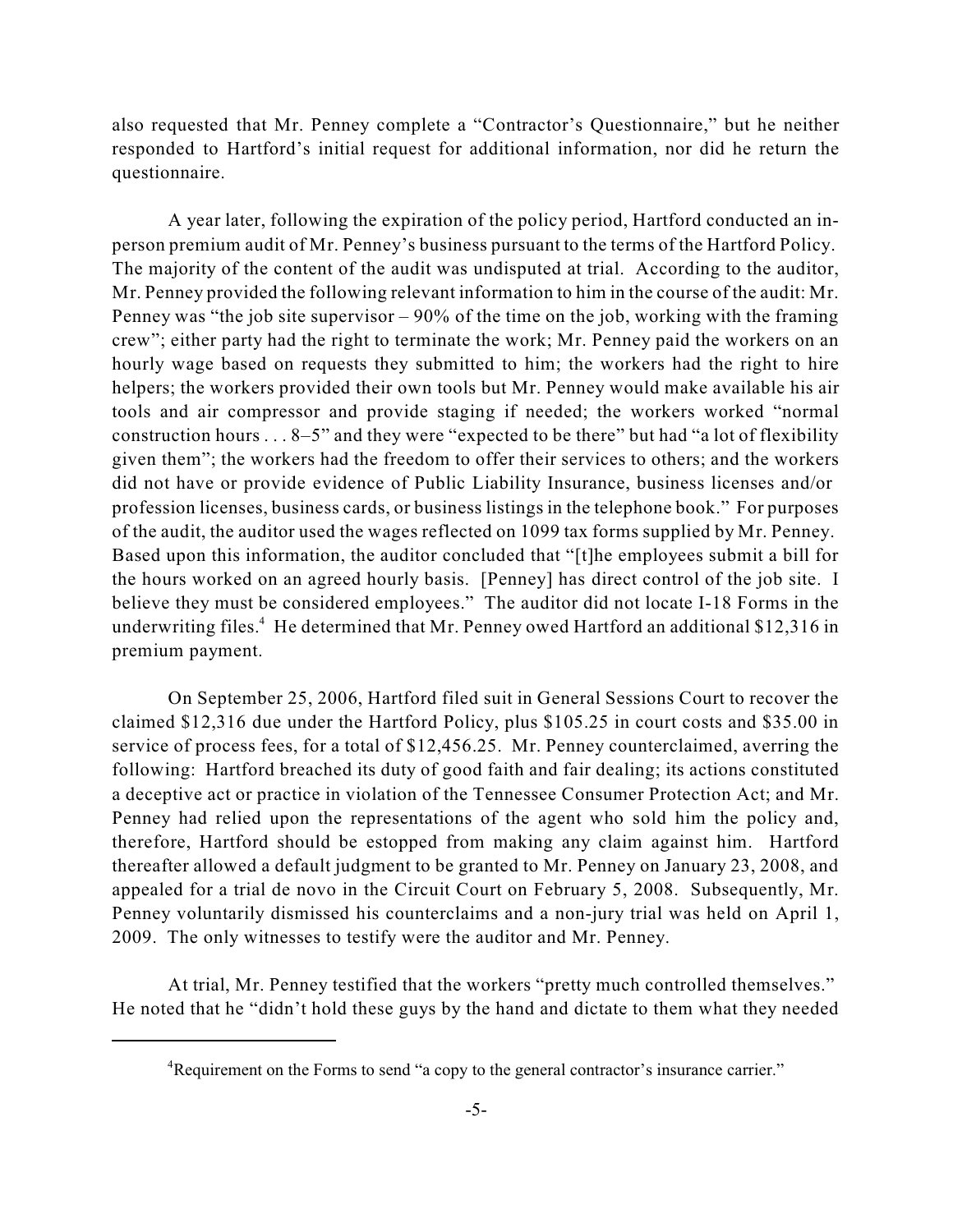to do." He stressed that he "didn't tell them what to do or when to do it." Mr. Penney stated that contrary to the findings of the auditor, he never let the workers use his tools and he did not indicate that the construction hours were from 8:00 to 5:00. Mr. Penney admitted that he paid the workers by the hour.

In a memorandum and judgment, the trial court held in pertinent part:

[I]f there is "any doubt as to whether the worker is an employee or an independent contractor, the doubt must be resolved in favor of the former." *CNA v. King*, 2006 WL 2792159 (Tenn. Ct. App.) at page 7. The Court believes that the law applicable to claims based upon employee status applies to this case, since that law would determine the liability of the workers' compensation carrier and, thus, liability for the premiums. Although this case is a close one on that issue, the Court believes that the issue must be resolved in favor of Hartford Underwriters Insurance Company. . . .

Judgment was entered in favor of Hartford for \$12,316. After Hartford filed a Motion to Alter or Amend seeking pre-judgment interest, the trial court awarded an additional \$4,823.77. The total award to Hartford was \$17,139.77. Mr. Penney filed a timely appeal.

## II. ISSUES

Mr. Penney raises the following issues on appeal:

1. Whether the trial court erred in determining that workers hired by Mr. Penney were employees and not independent contractors, despite the workers' execution of I-18 Forms to exclude them from coverage under the Hartford Policy and to avoid the assessment of additional workers' compensation insurance premiums?

2. Whether the trial court erred or otherwise abused its discretion in awarding pre-judgment interest to Hartford?

#### III. STANDARD OF REVIEW

The trial court's findings of fact are reviewed de novo upon the record with a presumption of correctness. Tenn. R. App. P. 13(d). This court will not disturb the trial court's findings of fact unless the evidence preponderates against them. *Bogan v. Bogan*, 60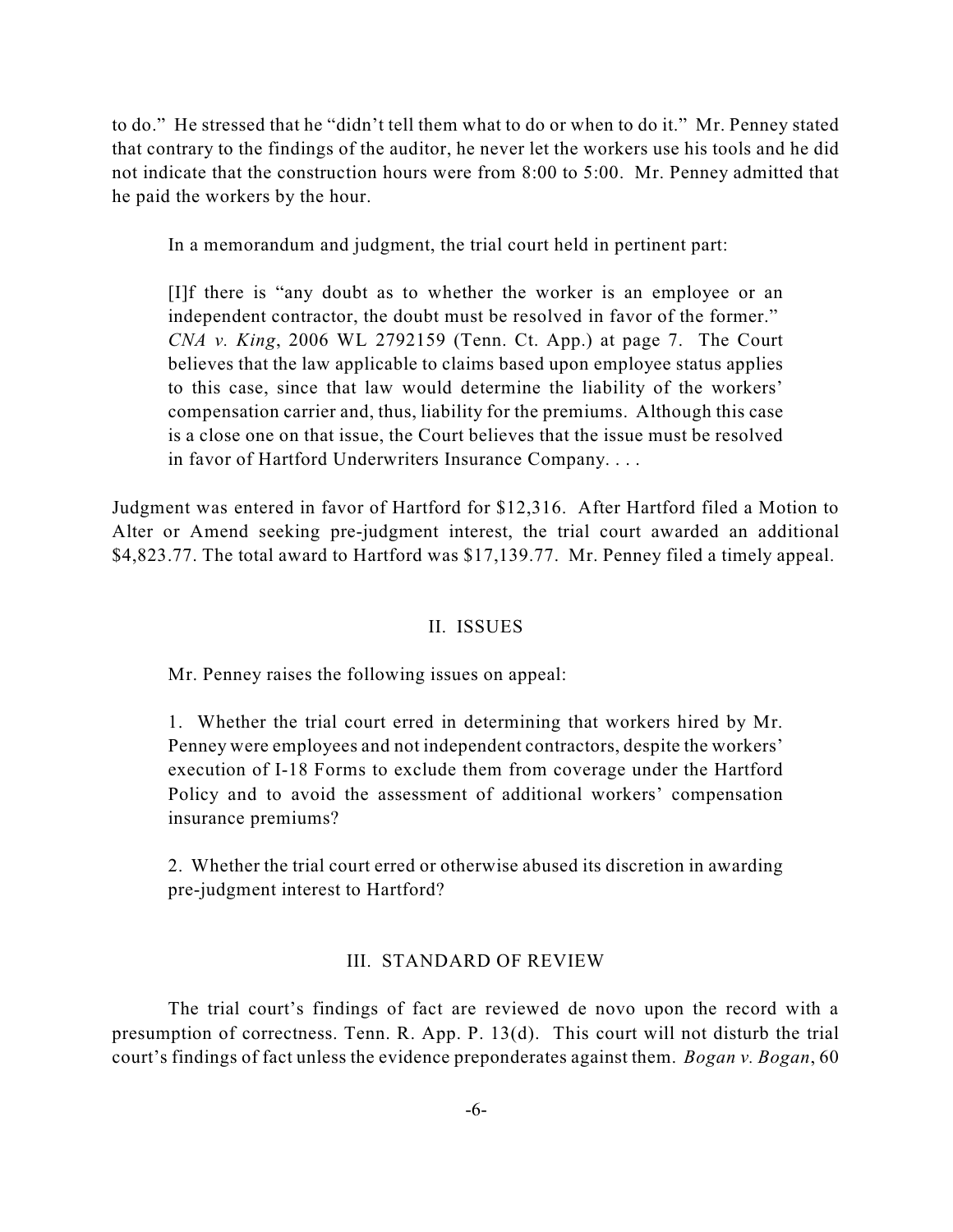S.W.3d 721, 727 (Tenn. 2001). Regarding legal issues, our review is conducted under a de novo standard of review without any deference to the trial court's conclusions of law. *Southern Constructors, Inc. v. Loudon County Bd. of Educ.*, 58 S.W. 3d 706, 710 (Tenn. 2001). Whether or not the workers were independent contractors is a question of law for the trial court rather than a question of fact. *Stratton v. United Inter-Mountain Tel.Co.*, 695 S.W.2d 947, 950 (Tenn. 1985).

The decision to award pre-judgment interest is within the trial court's discretion, and accordingly the standard of review is abuse of discretion or a "manifest and palpable abuse of discretion." *Alexander v. Inman*, 974 S.W. 2d 689, 698 (Tenn. 1998).

#### IV. DISCUSSION

#### A. EMPLOYMENT STATUS AND PREMIUM LIABILITY

In Tennessee, any inquiry into an individual's employment status for workers' compensation insurance coverage necessarily is guided by overlapping state workers' compensation law. Tennessee workers' compensation law is controlled by statute, intended as a comprehensive scheme to provide "broad coverage for injured workers." *CNA v. King*, No. M2004-02911-COA-R3-CV, 2006 WL 2792159, at \*5 (Tenn. Ct. App. M.S., Sept. 28, 2006). Under Tenn. Code Ann. § 50-6-405 (Supp. 2009), employers whose operations fall within the scope of the law are required to maintain a policy of insurance to secure any possible workers' compensation liability or, in the alternative, to meet stringent financial requirements in order to establish and maintain the status of a self-insured employer. The statute further provides that "any person engaged in the construction industry, including principal contractors, intermediate contractors, or subcontractors, shall be required to carry workers' compensation insurance." Tenn. Code Ann. § 50-6-113(f)(1) (2008).

 The "existence of an employer-employee relationship has been said to be a primary requirement for employer liability under the Workers Compensation Law." *King*, 2006 WL 2792159, at \*4. Once the existence of an employment relationship is established, the employer has the burden of proving the worker was an independent contractor rather than an employee. *Galloway v. Memphis Drum Serv.*, 822 S.W.2d 584, 586 (Tenn. 1991). Any doubt as to whether the worker is an employee or an independent contractor will be resolved in favor of the former. *Armstrong v. Spears*, 393 S.W.2d 729, 731 (Tenn. 1965); *King*, 2006 WL 2792159, at \*8.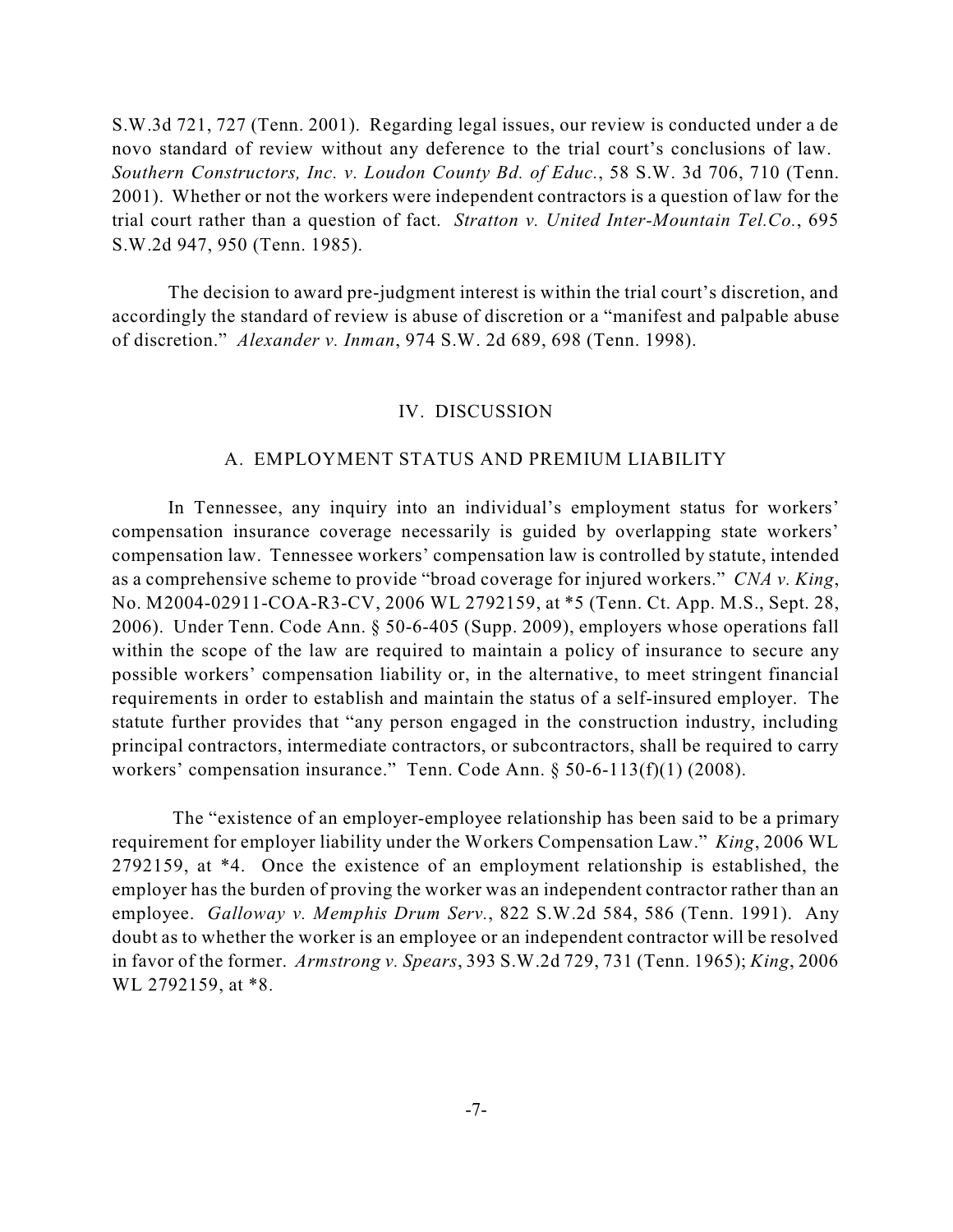Tenn. Code Ann. § 50-6-102(11) (2005)<sup>5</sup> sets forth seven primary factors to guide determinations as to whether an individual in a given work relationship is an "employee," or a "subcontractor" or "independent contractor": i) the right to control the conduct of the work; ii) the right of termination; iii) the method of payment; iv) the freedom to select and hire helpers; v) the furnishings of tools and equipment; vi) self scheduling of working hours; and vii) the freedom to offer services to other entities. *See Bargery v. Obion Grain Co.*, 785 S.W.2d 118, 119-20 (Tenn. 1990) (citing *Masiers v. Arrow Transfer & Storage Co.*, 639 S.W.2d 654, 656 (Tenn. 1982)). While no single factor is determinative, the Supreme Court of Tennessee has "repeatedly emphasized the importance of the right to control, the relevant inquiry being whether the right existed, not whether it was exercised." Galloway, 822 S.W. 2d at 586 (citing *Stratton v. United Inter-Mountain Tel.*, 695 S.W.2d 947, 950 (Tenn. 1985)); *Carver v. Sparta Elec. Sys.*, 690 S.W.2d 218, 220 (Tenn. 1985)). In this case it is undisputed that Mr. Penney identified himself as the "job site supervisor – 90% of the time on the job," and that he paid the individual workers "based on hourly wage." Additionally, the workers were expected to work according to normal construction hours, and were required to provide a "courtesy call" to Mr. Penney if they were not at work as expected, although he also testified that they "have a lot of flexibility given them" in setting their work schedule. Thus, it appears Mr. Penney was exercising a degree of control inconsistent with an independent contractor relationship, an independent contractor being "one who undertakes to produce a given result without being in any way controlled as to the methods by which he attains that result." *Galloway*, 822 S.W.2d at 587 (internal citation omitted).

Mr. Penney emphasizes the informal nature of the working conditions to downplay the controlling role he exercised over the work performed by the workers. Regarding the actual manner in which work was to be carried out, Mr. Penney notes that they "were experienced and he gave them a set of plans and they took it from there" and that "he did not dictate to them what they needed to do." Notwithstanding the apparent unsophisticated nature of the employment arrangement or the hands-off approach Mr. Penney attempts to portray, the evidence nevertheless suggests Mr. Penney had direct control of the job site, whether or not it was exercised. Such supervisory authority is indicative of the employeremployee hierarchical relationship, albeit an informal one. This conclusion is supported by the *King* court's holding that found a general contractor liable for additional insurance premium assessments for workers who the court found to be statutory employees, despite the contractor-employer "almost never" spending time on the job site while the work was being

 ${}^{5}$ Now Tenn. Code Ann. § 50-6-102(10)(D) (Supp. 2009).

 ${}^{6}$ In addition, the power to terminate has been closely associated with having a "controlling" significance" in employment relationships. *Masiers v. Arrow Transfer & Storage Co.*, 639 S.W.2d 654, 656 (Tenn. 1982). It is undisputed that either party had the right to terminate.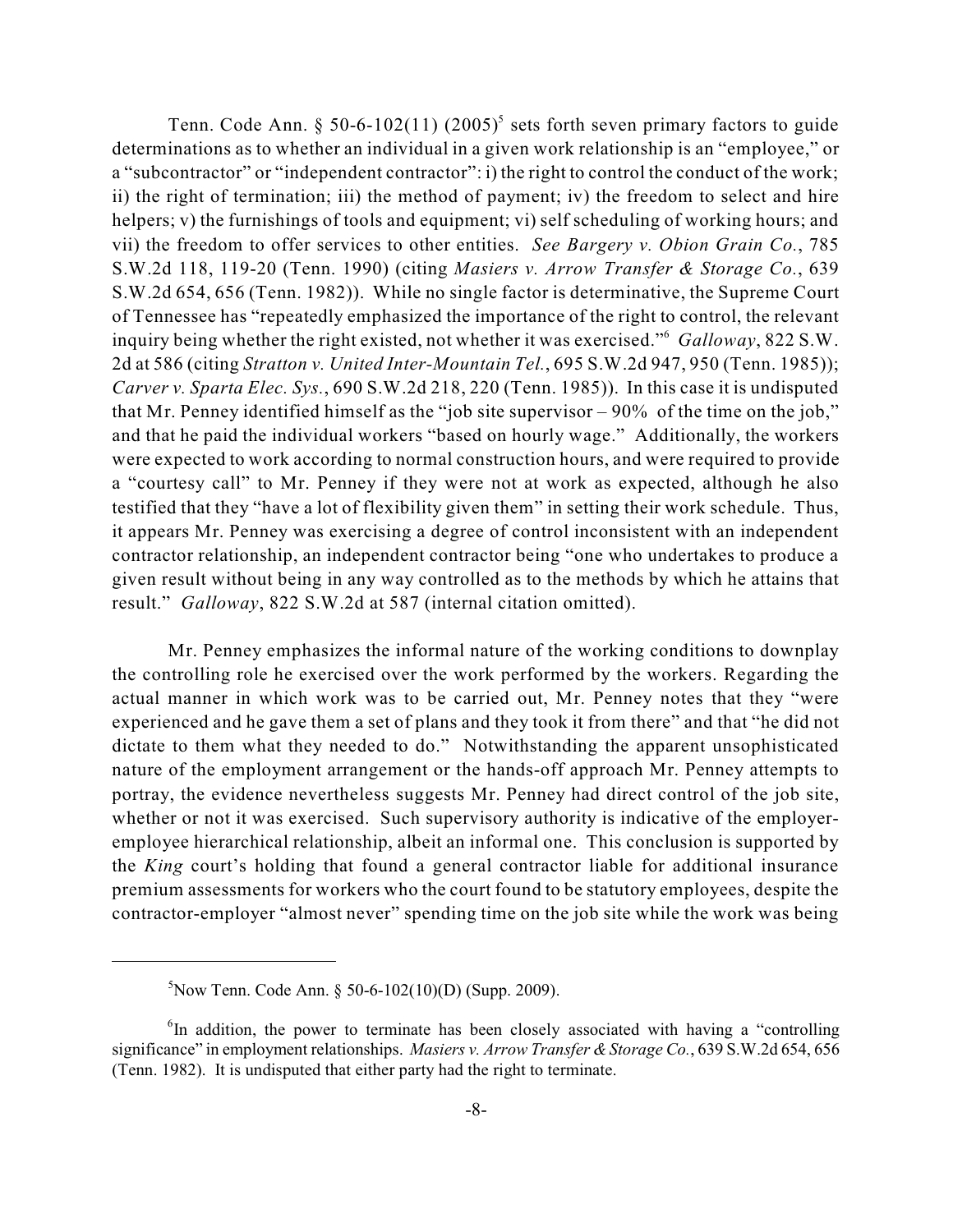performed. *King*, 2006 WL 2792159, at \*3. In the words of the court,

certainly [the general contractor] claimed a remarkable degree of noninvolvement with the work for which [he] was getting paid. This court is not inclined to give its imprimatur to such a device as a way of avoiding workers compensation liability because it would be contrary to the purpose of the Workers Compensation Law "to insure as far as possible to all workers payment of benefits when they [are] injured in the course of their employment."

#### *Id.* at \*9.

Arguably, some of the other statutory employment relationship factors support a finding of independent contractor status. Mr. Penney did not withhold any taxes and issued 1099 tax forms. Also, the workers were free to hire their own workers or helpers if they desired, although none did. Additionally, the workers were permitted to offer their services to others during the project even if it would have conflicted with Mr. Penney's project. However, Mr. Penney did not produce invoices demonstrating the alleged independence of the workers. Also, no documentation was produced that the individual workers performed services for any individual or entity other than Mr. Penney. Furthermore, Mr. Penney did not use any workers other than the individuals at issue.

Mr. Penney asserts that the status of Combs, Yother, and Jiles is a close call under the above factors. To tip the scales in his favor, he intimates that the trial court did not give adequate consideration or weight to the DOL's I-18 "Election of Non-Coverage by Subcontractor" Forms in evidence for the workers in its conclusion that they were employees and not independent contractors, at least for insurance premium purposes. While Mr. Penney acknowledges that the mere execution of I-18 Forms alone is not conclusive as to a worker's status, he urges that the timely filing of the Forms at the beginning of the policy period carries additional weight favoring an independent contractor relationship. When combined with the other statutory criteria that weigh in favor of a finding of an independent contractor relationship, Mr. Penney asserts that he has carried his burden of demonstrating that the workers should be excluded from premium consideration.

The workers' compensation law is to be "rationally but liberally construed to promote and adhere to the Act's purposes of securing benefits to those workers who fall within its coverage." *Hodge v. Diamond Container General, Inc.*, 759 S.W.2d 659, 664 (Tenn. 1988). Applying the required liberal construction, we find the preponderance of the evidence establishes that the workers were employees during the policy period.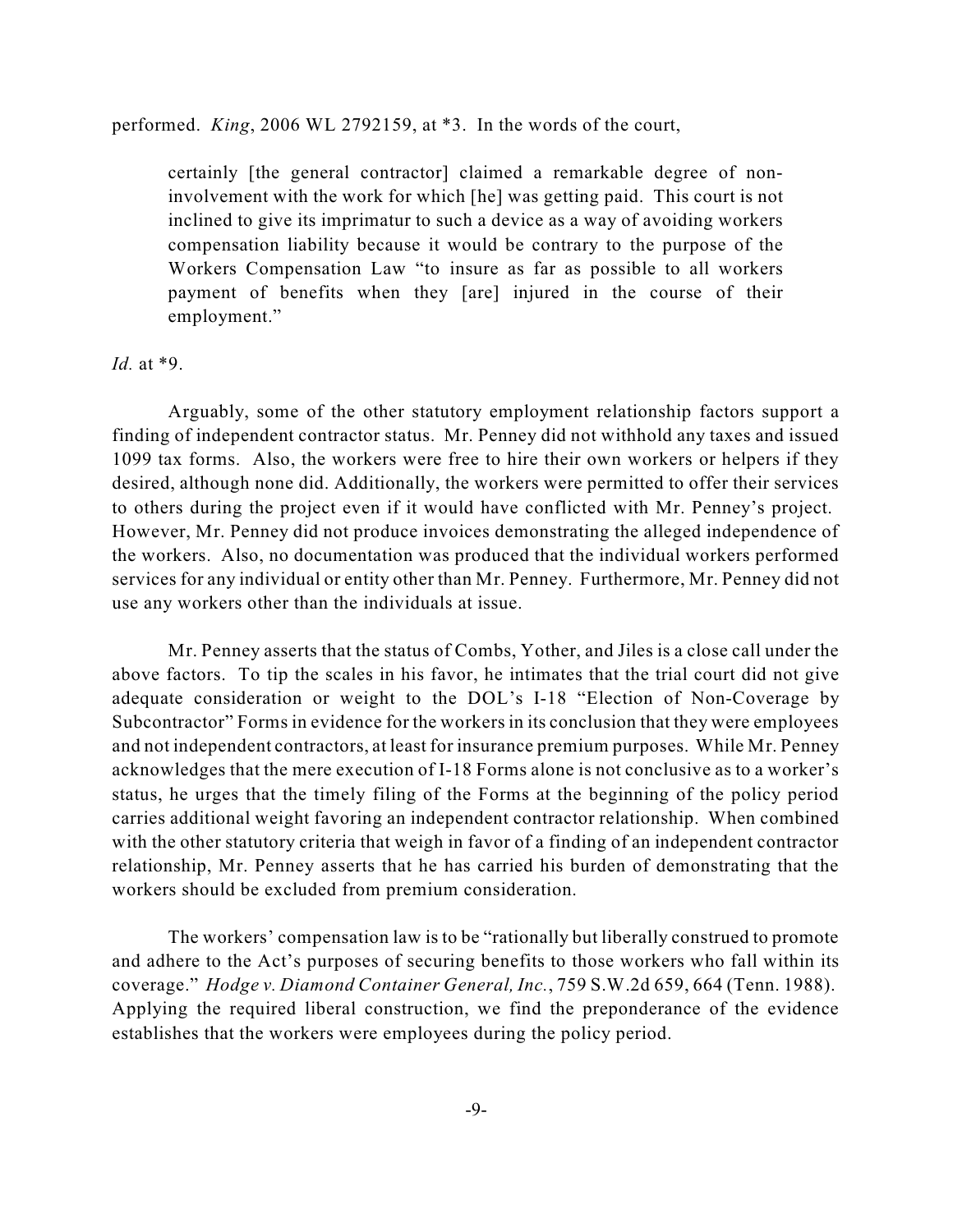Contrary to Mr. Penney's assertions regarding the appropriate degree of consideration to be accorded the I-18 Forms, in the very decisions that he has cited as support for his reliance on these Forms, this state's courts have repeatedly limited the evidentiary weight of them toward proving independent contractor status. As the Supreme Court of Tennessee stated in *Warner v. Potts*, although

the existence of a Form I-18 is not unrelated to the question of whether a worker is an employee or an independent contractor . . . [t]he Form I-18 is not a contract defining the relationship between the parties, but rather it is a notice that an independent contractor has not elected to be covered by workers' compensation. The purpose of the form cannot be to declare the status of the worker as an independent contractor, as one must already be an independent contractor in order to be eligible to use it. Therefore, [an employer] cannot meet his burden of proof by relying on the Form I-18 signed by [a worker]. He must prove that the characteristics of the employment relationship were in fact that of employer and independent contractor . . . To hold otherwise would frustrate the purpose of the workers' compensation system as employers could simply require all their workers to sign a Form I-18 and subsequently claim they were independent contractors, regardless of the actual nature of their relationship to their workers.

No. M2003-02494-SC-WCM-CV, 2005 WL 995236, at \*4 (Tenn. Workers Comp. Panel, Apr. 29, 2005).

Similarly, Mr. Penney's reliance on *King* and *Royal Insurance Co. v. R&R Drywall*, *Inc.,* No. M2002-00791-COA-R3-CV, 2003 WL 21302983 (Tenn. Ct. App. M.S., June 6, 2003), is also misplaced in light of the factual posture and central holdings of those cases relative to the case at bar. The *Royal Insurance* court held that post-policy documentation, including late-executed and filed I-18 Forms, could not be used to avoid retrospective premiums assessed based on an expired policy for "a risk that has now closed." 2003 WL 21302983, at \*4. However, the decision was silent on whether and to what extent timelyfiled I-18 Forms would be sufficient to avoid such premium liability. *See id.* Moreover, the decision addresses the inadequacy of late-filed devices as a whole, which included I-18 Forms and hand-written partnership agreements, for attempting after-the-fact to avoid liability for risk that had been assumed by the insurer, and gives little indication as to the weight timely executed I-18 Forms alone or the lack thereof would carry towards establishing the employment relationship. *See id.* However, the *Royal Insurance* court did point out the relevant policy concerns reflected in Tenn. Code Ann. § 50-6-114(a), which provides "[n]o contract or agreement, written or implied, or rule, regulation or other device shall in any manner operate to relieve any employer in whole or in part of any obligation created by this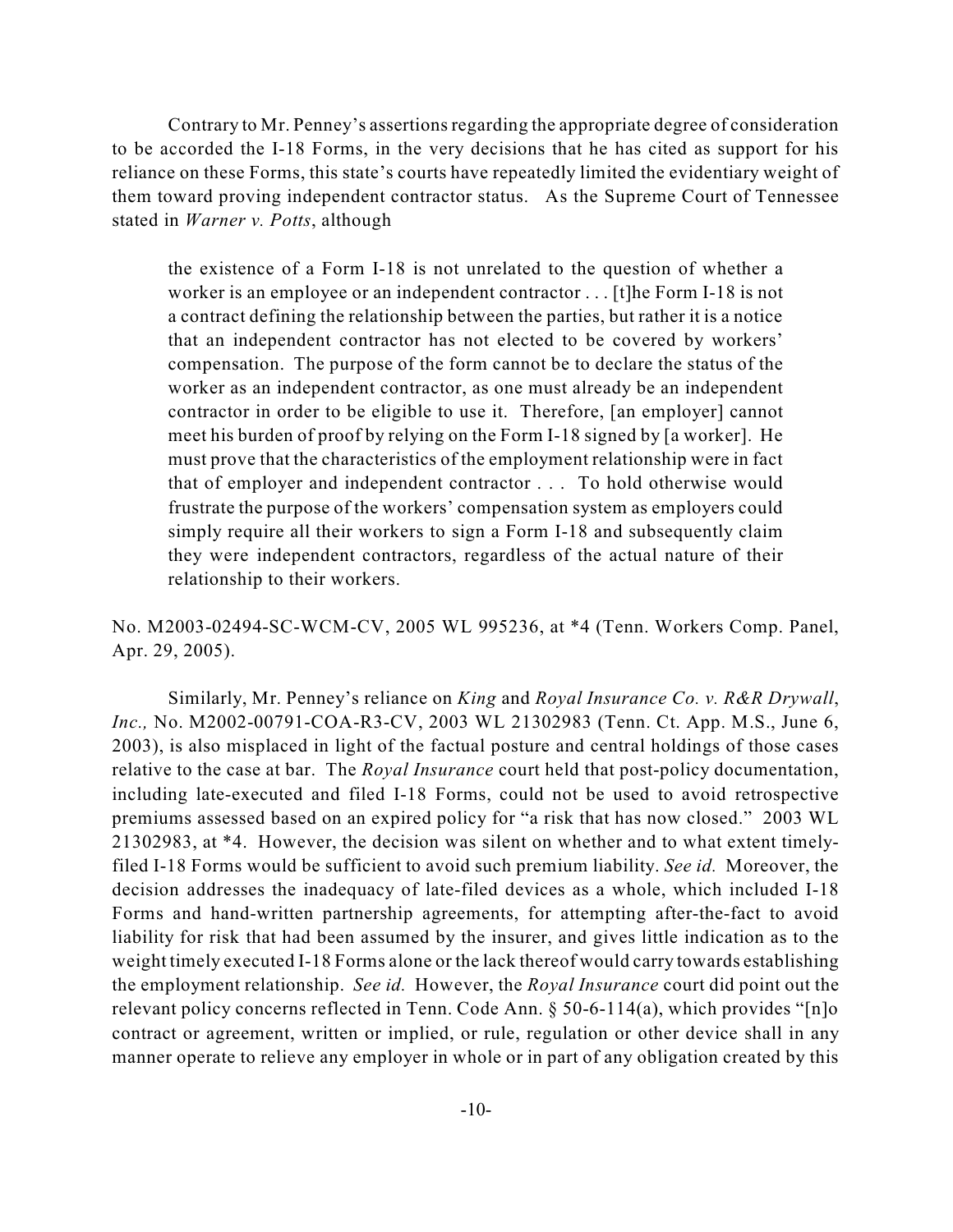chapter, except as herein provided." *Id.* Other decisions have applied this language to I-18 Forms themselves, even when timely-filed, to limit their bearing on employment status determinations, both in workers' compensation injury and insurance premium contexts. *See, e.g.*, *King*, 2006 WL 2792159, at \*9; *Warner*, 2005 WL 995236, at \*4; *Stief v. Madaris Exteriors, Inc.*, No. M2006-01703-WC-R3-WC, 2008 WL 902969, at \*3 (Tenn. Workers Comp. Panel, Apr. 2, 2008).

In *King,* a general contractor was assessed additional premiums for roofing subcontractors' helpers who had not executed I-18's. The court in dicta suggested that there were several methods the general contractor could have used to reduce the size of the retrospective premium assessed, such as requiring the workers to obtain their own workers' compensation insurance. 2006 WL 2792159, at \*10. The court then mentioned that having all the workers execute I-18's would "strengthen[] the argument that no workers compensation insurance was required of them," which Mr. Penney cites in support of his claim that the trial court failed to accord the I-18s proper consideration in its employment analysis. *Id.* However, based upon the central holding of the *King* decision, even if Mr. Penney's workers had properly executed I-18 Forms, it appears unlikely that they would have been found excluded from the protections of the Hartford Policy. Indeed, the *King* court affirmed the contractor's liability for the additional premium assessments despite the trial court's conclusion that the workers were either independent contractors or statutory employees. *Id.* at \*4, 9.

The reason for this apparent contradiction with the workers' compensation liability scheme in which employers are liable only for the injuries of employees and not independent contractors can be explained by the purely contractual principles underlying insurance law that informed the basis of the *King* holding. As the insurance company argued in that case, and the court concluded, if one of the workers had filed a claim after an injury on the job, the insurance company would have been required to defend against the claim and to bear the risk that the worker would be found to be a statutory employee under Tenn. Code Ann. § 50-6- 113, and to pay whatever benefits to which the worker was entitled. 2006 WL 2792159, at \*7. Specifically, Tenn. Code Ann. § 50-6-113(a) provides "an employer may be held liable for injuries sustained by employees of his subcontractors, even when those subcontractors are deemed to be independent contractors." *Id.* at \*4. Thus, the insurance company "assumed the risk to defend any claim brought by an injured worker, even if that defense was to prove the injured worker was an independent contractor." *Id.* at \*7. Accordingly, the workers' compensation insurance contract itself and neither the workers' employment relationship nor the execution of an I-18 Form is determinative as to the extent of a contractors' liability for premium assessments by the insurance company.

In the present case, Mr. Penney entered into the Hartford Policy to provide coverage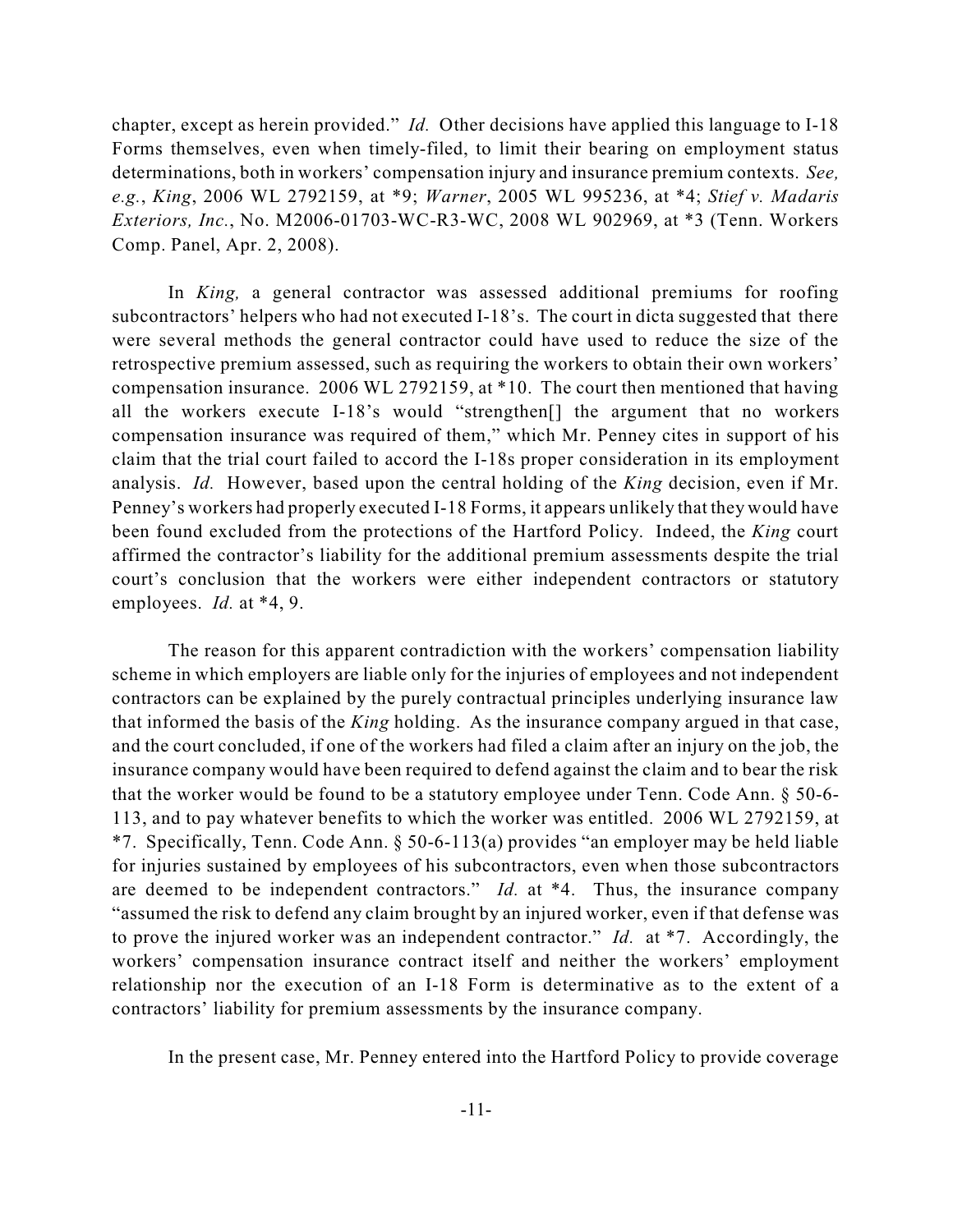over the project period, which, similar to the insurance policy at issue in *King,* provided in part that the "premium basis includes payroll and all other remuneration paid or payable during the policy period for the services of ... [workers]; and ... [a] l other persons engaged in work that **could** make us liable under . . . this policy." (Emphasis added); *see King*, 2006 WL 2792159, at  $*1$ . The document further explains that in the absence of payroll records, the contract price for the services and materials furnished by such "other persons" can be used as the premium basis. *Id.* However, this section "will not apply if you give us proof that the employers of these persons lawfully secured their workers' compensation obligations." *Id.* Moreover, the policy contained a notice which specifically provides that an I-18 Form(s) may be filed with the insurance company affirming an insured's intention to exclude subcontractors from the benefits of the policy. However, the notice expressly states that "the insured is to be advised . . . that the I-18 Form is simply a statement of your intention not to cover these individuals. It is not a Form recognized by the Tennessee Workers' Compensation Law and it does not resolve the fundamental issue of whether these individuals are working for you as sole proprietors/partners or as employees."

Applying *King*'s reasoning, regardless of the appropriate evidentiary weight the I-18 Forms merit for employment status purposes, or even of the actual status determination itself, Hartford's potential liability for any injuries during the policy period sustained by Yother, Combs, and Jiles, provides a sufficient basis for enforcing Hartford's additional premium assessments. If any of these workers had been injured on the job, they could have submitted a claim for workers' compensation that Mr. Penney would have had to answer as the arguable employer, irrespective of the executed I-18 Forms. As his insurer, Hartford undertook this risk during the policy period, including the risk that it would have to defend Mr. Penney as the insured in a suit to establish a definitive determination as to the employment relationship between Mr. Penney with the injured worker. The policy language expressly addressing the role of the I-18 Forms only reinforces this conclusion, to the extent Mr. Penney was on notice that filing the I-18s would have limited if any legal effect towards establishing independent contractor status for the workers.

Moreover, while not determinative of the matter, the I-18 Forms subsequent discontinuation<sup>7</sup> during Mr. Penney's policy period with Hartford certainly supports Hartford's position that it had assumed the risk of any injuries suffered by all of Mr. Penney's workers during the policy period. Although the I-18 Form was still in use when Mr. Penney filed the Forms prior to the policy period in May 2004, the fact that in September

<sup>&</sup>lt;sup>7</sup>On September 7, 2004, the use of I-18 Forms was discontinued by the DOL. In a Notice issued regarding the Form's discontinuance, a variety of reasons were given for the discontinuation, including inaccurate reporting abuses specifically designed to avoid larger insurance premiums.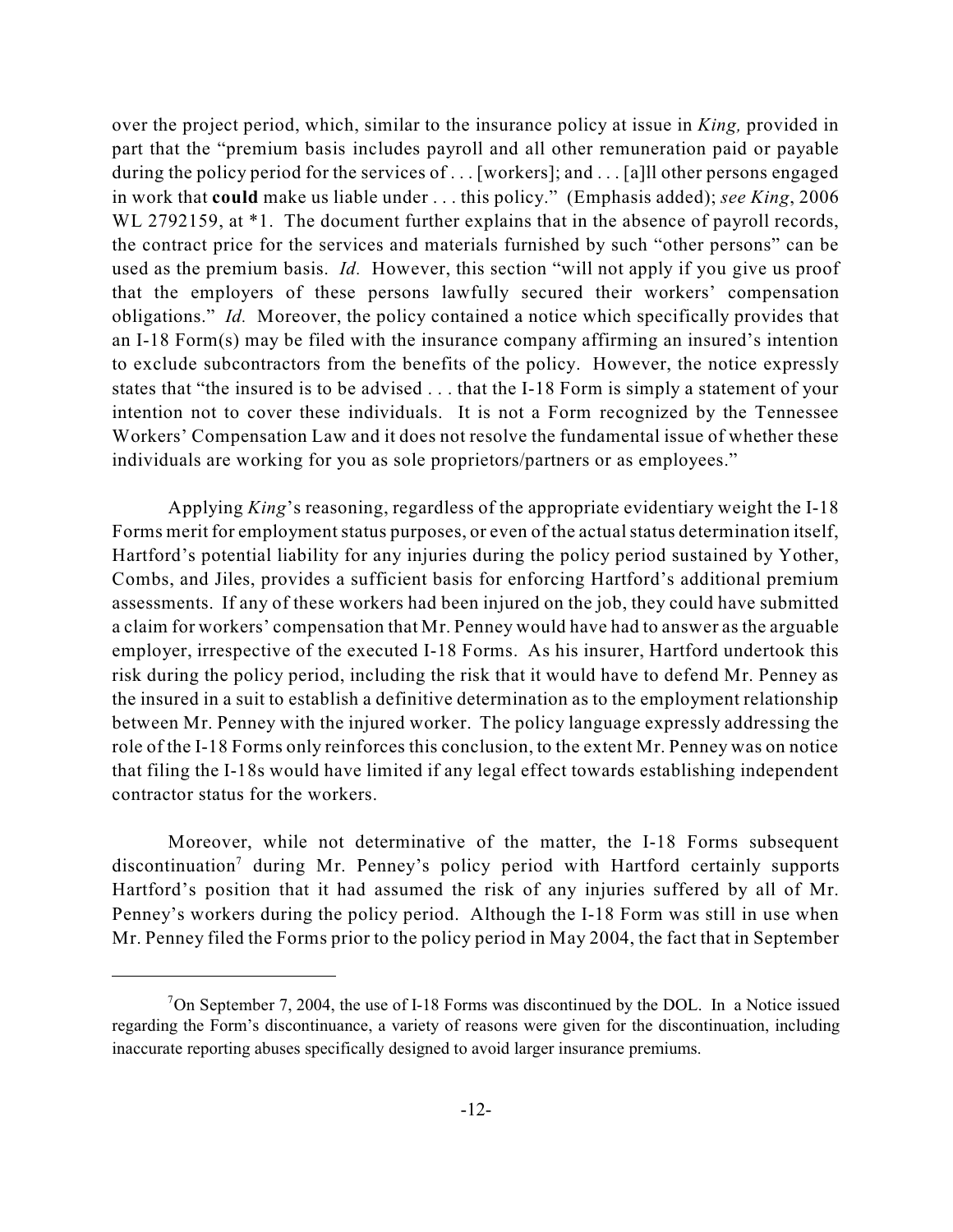that same year the DOL stopped accepting filings of the I-18 Form due to inaccurate reporting abuses by employers specifically designed to avoid larger insurance premiums, severely limits any legal significance the filing of the I-18s had regarding his premium liability to Hartford.

As Hartford points out, Mr. Penney potentially could have reduced his premium obligation by cooperating with the insurance company, including returning several documents requested by Hartford from him pursuant to the policy that would have expedited the audit where the disputed workers'status and resulting premium assessment was originally made. Instead he failed to provide not only these documents to Hartford, but the I-18 Forms themselves, which was also contrary to policy provisions to which Mr. Penney had agreed when obtaining the coverage. Furthermore, as the *King* court mentioned, Mr. Penney could have reduced the size of the premium or avoided paying a premium for the workers by providing proof that the workers' compensation obligations had already been otherwise lawfully secured either by him or by the workers themselves. *See* 2006 WL 2792159, at \*10.

Similarly, Mr. Penney also could have required that the workers carry their own workers' compensation insurance, just as the general contractor over him had required. *See id.* Without Hartford's obligation under the policy to defend at its own expense any claim against Mr. Penney resulting from on the job worker injuries having been sufficiently waived, the Hartford Policy remained exposed to risk related to these individuals for the policy period. Since Mr. Penney failed to comply with the terms of the policy into which he had entered that could have enabled him to avoid or reduce the assessments in the first place, or adequately establish that no workers' compensation insurance was required of the workers during the Hartford Policy period, he remains liable for the premium assessed.

#### B. PRE-JUDGMENT INTEREST

Mr. Penney contends that the trial court abused its discretion in awarding Hartford pre-judgment interest. Tenn. Code Ann. § 47-14-123 provides that "[p]re-judgment interest . . . may be awarded by courts or juries in accordance with the principles of equity at any rate not in excess of a maximum effective rate of ten percent (10%) per annum . . . ." In addition, it has been determined that "an award of pre-judgment interest is within the sound discretion of the trial court and the decision will not be disturbed by an appellate court unless the record reveals a manifest and palpable abuse of discretion." *Myint v. Allstate Ins. Co.*, 970 S.W.2d 920, 927 (Tenn. 1998)(citations omitted); *Alexander v. Inman*, 974 S.W.2d 689, 698 (Tenn. 1998).

The purpose of pre-judgment interest is not to penalize a defendant for wrongdoing,